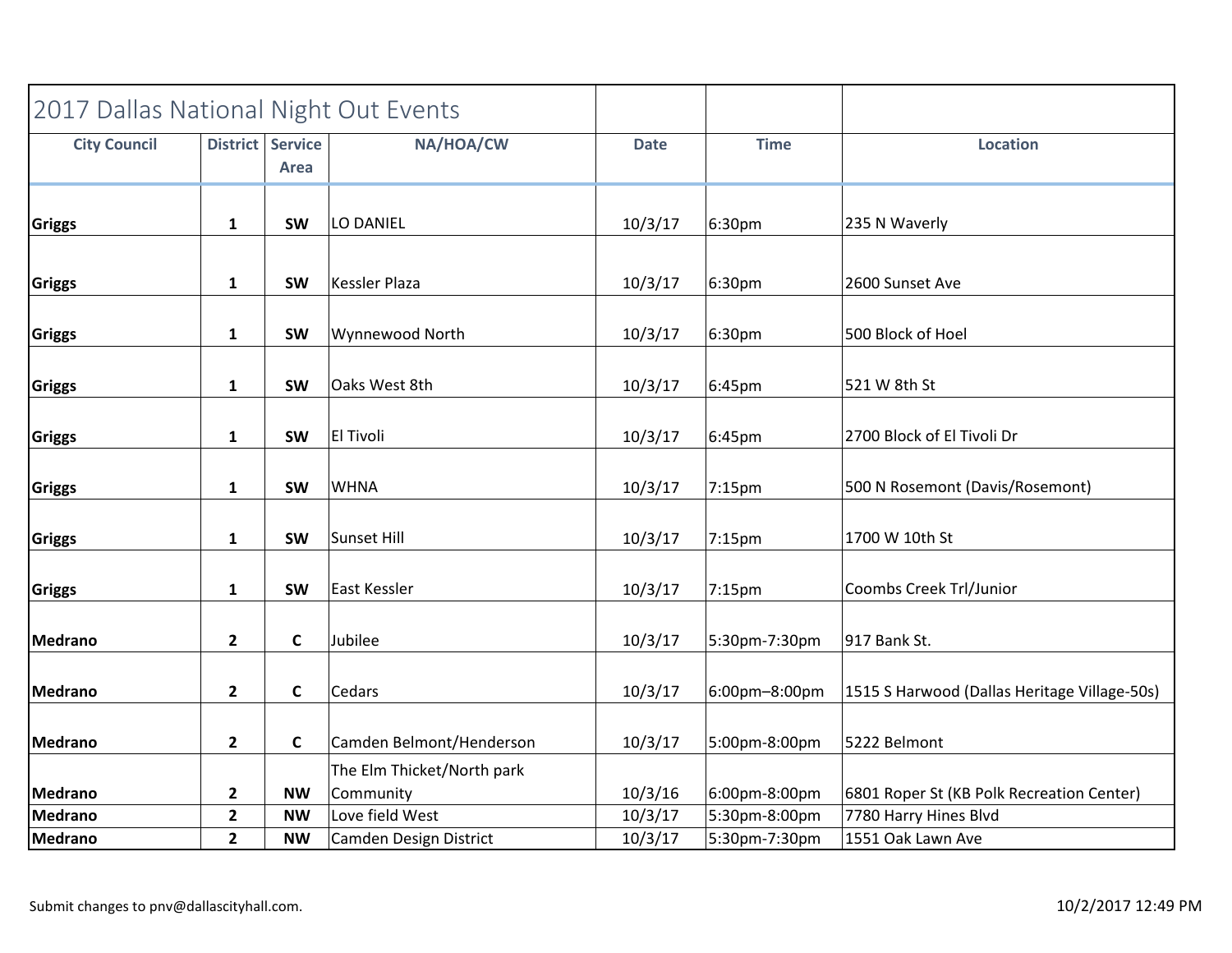|                |           |                                         |                                  |                    | The Rose Community Center, 3535 Munger,       |
|----------------|-----------|-----------------------------------------|----------------------------------|--------------------|-----------------------------------------------|
| $\overline{2}$ | C         | <b>Rose Community Center</b>            |                                  |                    | 21A, Dallas, TX 75204                         |
|                |           |                                         |                                  |                    |                                               |
|                |           |                                         |                                  |                    |                                               |
|                |           |                                         |                                  |                    | Oak Cliff Presbyterian Church "Outside in the |
| 3              | <b>SC</b> |                                         |                                  |                    | Parking Lot" - 6000 S. Hampton Rd.            |
|                |           |                                         |                                  |                    |                                               |
| 3              | <b>SC</b> | <b>Elder Oaks Civic Association</b>     |                                  | 5PM-8PM            | 1960 Elderleaf Dr. Dallas, TX 75232           |
| 3              | <b>SW</b> | Potters House                           | 10/3/17                          | 6:30pm             | 2515 Perryton Dr                              |
| 3              | <b>SW</b> | Club Oaks                               | 10/3/17                          | 6:30 <sub>pm</sub> | 4520 Mark Trail Way                           |
| 3              | <b>SW</b> | <b>Woodglen Park Apartments</b>         | 10/3/17                          | 6:45pm             | 6800 S Cockrell Hill                          |
| 3              | <b>SW</b> | Chartwell on the Green                  | 10/3/17                          | 6:45pm             | 1715 Westerham Dr                             |
| 3              | <b>SW</b> | KVEHOA                                  | 10/3/17                          | 6:45pm             | 3800 Kiestmeadow Dr                           |
| 3              | <b>SW</b> | Brettonwoods                            | 10/3/17                          | 7:15pm             | 304 Bridal Wreath Ln                          |
| 3              | <b>SW</b> | Elmwood                                 | 10/3/17                          | 7:15pm             | TBD                                           |
|                |           | South East Dallas Civic &               |                                  |                    |                                               |
| 4              | <b>SC</b> | Homeowners Association                  | 10/3/17                          | 5:00pm-7:00pm      | 2905 Alto Mesa Drive (Alto Mesa Park)         |
|                |           | Wynnewood Hills Neighbors               |                                  |                    | Intersection Boca Chica Dr & Bar Harbor       |
| 4              | <b>SC</b> | Association                             | 10/3/17                          | 6:00pm-8:00pm      | <b>Drive</b>                                  |
| 4              | <b>SC</b> | South Central Civic League              | 10/3/17                          | 4:00pm-8:00pm      | 4753 Fellows Lane (South Central Park)        |
| 4              | <b>SC</b> | T.O.R.I. Good Haven Apartments          | 10/3/17                          | 6:00pm-8:00pm      | 1810 High Hill Blvd (Apt Cul-De-Sac)          |
|                |           |                                         |                                  |                    |                                               |
| 4              | <b>SC</b> | Glen Oak Home Owner Association         | 10/3/17                          | 4:30pm-8:00pm      | 8-900 Timber Dell Lane                        |
| 4              | <b>SC</b> | Providence On The Park Apts             | 10/3/17                          | 5:30pm-7:30pm      | 8501 Old Hickory Trail                        |
|                |           | <b>Highland Hills Community Liaison</b> |                                  |                    |                                               |
| 4              | <b>SC</b> | Association                             | 10/3/17                          | 5:00pm-7:00pm      | 6061 Bonnie View Rd (City Of Hope Life Ctr)   |
|                |           |                                         |                                  |                    | 3015 E Ledbetter Dr (Rosemont of Oak Hollow   |
| 4              | <b>SC</b> | Kessler Heights                         | 10/7/17                          | 1:00pm-3:00pm      | Apartments)                                   |
|                |           | Beckley Club Estates &                  |                                  |                    |                                               |
|                |           | Cedar Oaks Neighborhood                 |                                  |                    |                                               |
| 4              | <b>SC</b> | Association                             | 10/3/17                          | 6:30pm-8:30pm      | 227 South Shore Drive (Cul-De-Sac)            |
| 4              | <b>SC</b> | <b>Meadow Valley Neighbors</b>          | 10/3/17                          | 6:00pm-9:00pm      | 1725 Meadow Valley Lane                       |
| 4              | <b>SC</b> | Kings Square Apartment                  | 10/3/17                          | 5:30pm-6:00pm      | 2625 E Illinois Avenue                        |
| 4              | <b>SC</b> | Oak Cliff Gardens                       | 10/3/17                          | 6:00pm-8:00pm      | 2607 Exeter Ave (Bible Way Church)            |
|                |           |                                         | Twin Oaks & Red Bird-Hampton NAs | 10/3/17<br>10/3/17 | 10/3/2017 6:00pm-8:00pm<br>6-8PM              |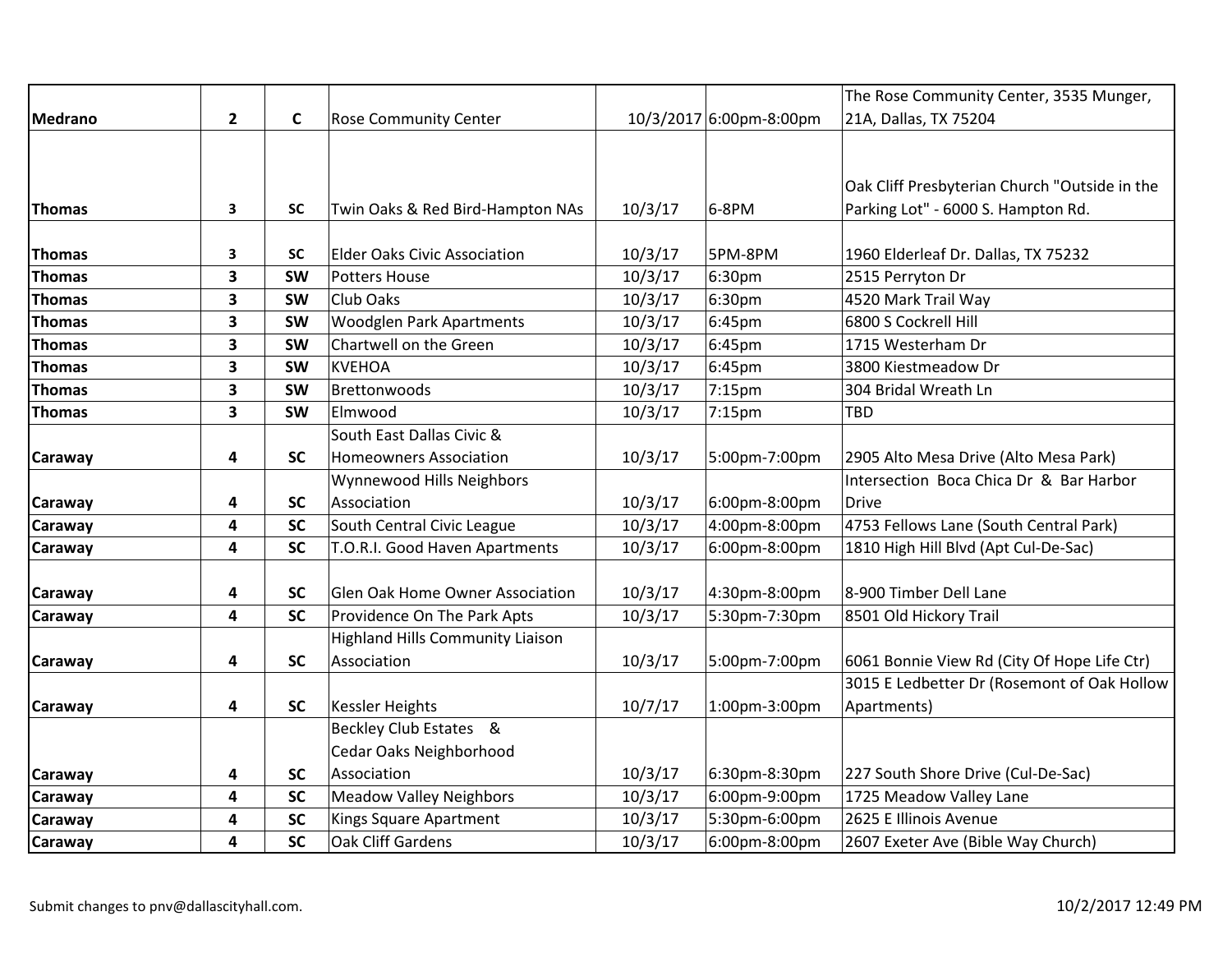| <b>Caraway</b>  | 4 | <b>SC</b> | <b>Champion Townhomes</b>                                       | 10/4/17         | 4:00pm-6:00pm           | 3131 Simpson Stuart Road                                          |
|-----------------|---|-----------|-----------------------------------------------------------------|-----------------|-------------------------|-------------------------------------------------------------------|
| <b>Caraway</b>  | 4 | <b>SC</b> | <b>FIJI Senior Center</b>                                       | 10/3/17         | 2:00pm-4:00pm           | 201 Fran Way                                                      |
|                 |   |           |                                                                 |                 |                         |                                                                   |
| Caraway         | 4 | <b>SW</b> | Wynnewood Heights                                               | 10/3/17         | 6-7PM                   | Elderleaf Drive in the Culdsac                                    |
|                 |   |           | Main National Night Out Event -                                 |                 |                         |                                                                   |
| Caraway         | 4 |           | SW & SC Council District 4 w/ Dist 1                            | 10/3/17         | 5-8PM                   | <b>Kiest Park</b>                                                 |
| <b>Caraway</b>  | 4 | <b>SC</b> | Dallas ISD Police Night Out                                     |                 | 10/3/2017 6:00pm-8:00pm | Townview Magnet Center 1201 E. 8th St.<br>Dallas, TX 75203        |
| <b>Callahan</b> | 5 | <b>SE</b> | <b>Bruton Terrace Crime Watch</b>                               | 10/3/2017 6-8pm |                         | 8701 Greemound Street (Pleasant Oaks Rec<br>Center                |
| <b>Callahan</b> | 5 | <b>SE</b> | Jo Ann Carr Crime Watch                                         |                 | 10/3/2017 6:30-8:30pm   | 1958 Yucca                                                        |
| <b>Callahan</b> | 5 | <b>SE</b> | East Lake June Crime Watch                                      | 10/3/2017 6-8pm |                         | 1310 Memory Lane                                                  |
| <b>Callahan</b> | 5 | <b>SE</b> | Pemberton Hill Trinity Forest NA                                |                 | 10/2/2017 5:30-7:30pm   | 6424 Elam Road Janie C. Turner Recreation<br>Center               |
| Narvaez         | 6 | <b>NW</b> | <b>Bradford Estates</b>                                         | 10/6/17         | 7-8:00PM                | 3208 Newcastle Dr (southeast corner with<br>Harwich Dr.)          |
| Narvaez         | 6 | <b>NW</b> | Meadow Park Neighborhood<br>Association Echo Glen               | 10/25/17        | 5:00pm-8:00pm           | 4116 Fawnhallow Dr                                                |
| Narvaez         | 6 | <b>SW</b> | Westmoreland Heights & Ledbetter<br>Garden CW &<br>Ledbetter NA | 10/3/17         | 7:15pm                  | 3607 Magdeline St. & Esmalda Dr., Tipton Park                     |
| Narvaez         | 6 | <b>SW</b> | La Bajada NA                                                    | 10/3/17         | 5PM-7:30PM              | Beyond Baseball Bataan Center 3232 Bataan<br>St. Dallas, TX 75212 |
| Narvaez         | 6 | <b>SW</b> | <b>Victory Gardens Community</b>                                | 10/3/17         | 3-6PM                   | 3710 N. Hampton Rd - Mattie Nash Recreation<br>Center             |
| Narvaez         | 6 | <b>SW</b> | Kingsbridge Crossing                                            | 10/3/17         | 4-7PM                   | 3131 Kingsbridge Crossing                                         |
| Narvaez         | 6 | <b>SW</b> | Los Altos                                                       | 10/3/17         | 6-7:30PM                | 3421 Chihuahua Ave.                                               |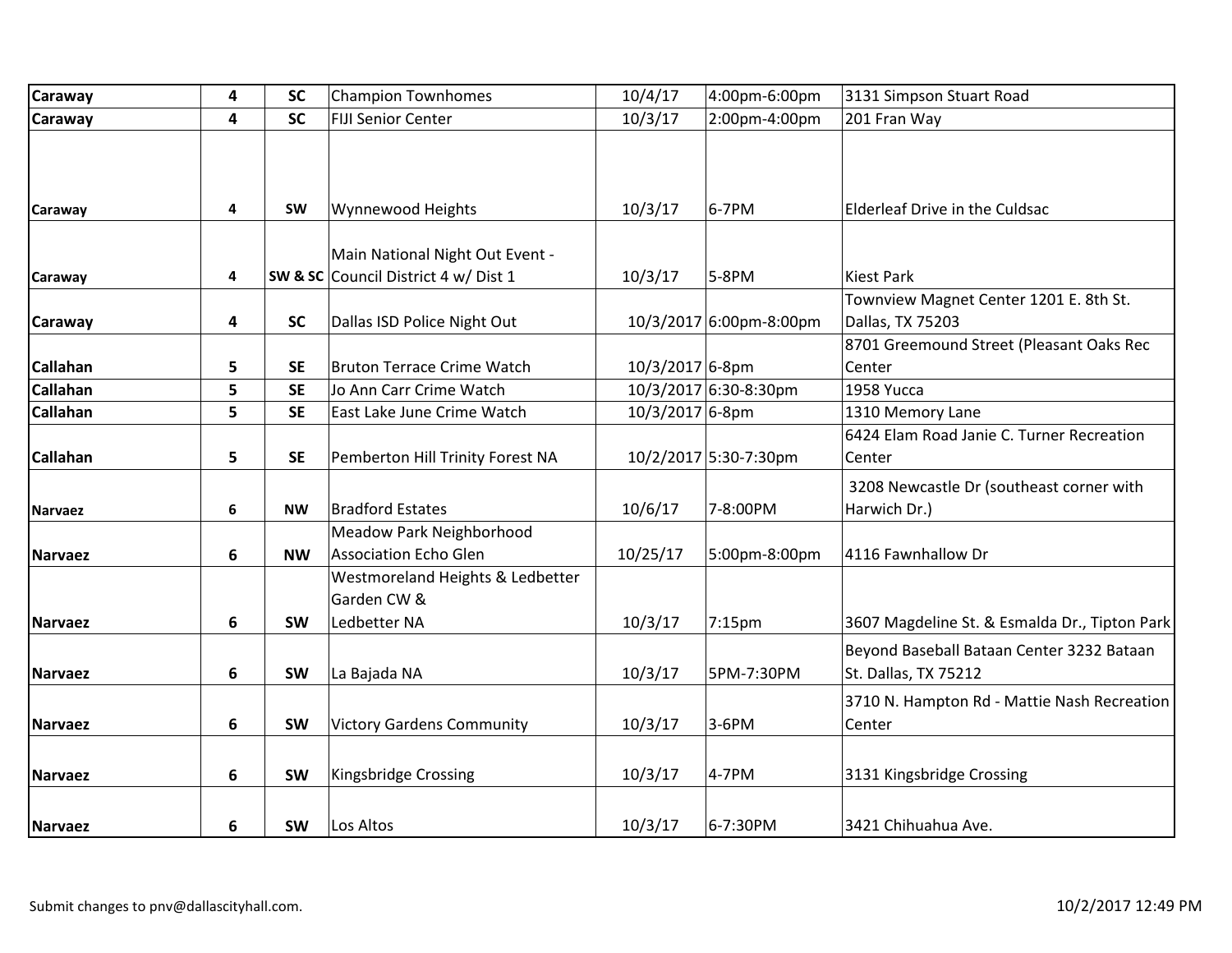| <b>Narvaez</b> | 6                       | <b>NW</b> | Midway Hollow                     | 10/30/17 | 5:30-7:30pm   | Intersection of Lennel Place & Rochelle Dr.  |
|----------------|-------------------------|-----------|-----------------------------------|----------|---------------|----------------------------------------------|
| Felder         | $\overline{\mathbf{z}}$ | <b>NE</b> | Hillridge CW                      | 10/3/17  | 6:00pm-8:00pm | 8460 Sweetwater                              |
| Felder         | 7                       | <b>NE</b> | Claremont                         | 10/3/17  | 6:00pm-8:00pm | 7911 Claremont                               |
| Felder         | 7                       | <b>NE</b> | Claremont                         | 10/3/17  | 6:00pm-8:00pm | 8211 Hunnicut                                |
| Felder         | $\overline{7}$          | <b>NE</b> | Claremont                         | 10/3/17  | 6:00pm-8:00pm | 2484 El Cerrito                              |
| Felder         | $\overline{7}$          | <b>NE</b> | Claremont                         | 10/3/17  | 6:00pm-8:00pm | 2353 Greenland                               |
|                |                         |           |                                   |          |               |                                              |
|                |                         |           |                                   |          |               | Owenwood Park                                |
| Felder         | $\overline{\mathbf{z}}$ | <b>SE</b> | Owenwood Crime Watch (NA)         | 10/3/17  | 5:30-7:30 PM  | 3200 Block of Fairview Ave & Culver St.      |
|                |                         |           |                                   |          |               | Edna Rowe Elementary School - 4918           |
| <b>Felder</b>  | $\overline{\mathbf{z}}$ | <b>SE</b> | <b>Buckner Terrace NA</b>         | 10/3/17  | 6-8PM         | HovenKamp Dr. 75227                          |
| Felder         | $\overline{\mathbf{z}}$ | <b>SE</b> | Cornerstone Baptist Church        | 10/14/17 |               | Cornerstone Baptist Church                   |
|                |                         |           | <b>Rosemont at Meadow Lane</b>    |          |               |                                              |
| Felder         | $\overline{\mathbf{z}}$ | <b>SE</b> | Townhomes                         | 10/3/17  | 6:00pm-7:30pm | 4722 Meadow Ln                               |
|                |                         |           | Forest Heights/St Phillips/ South |          |               |                                              |
|                |                         |           | Blvd/ Park Row/ Queen City        |          |               |                                              |
| Felder         | $\overline{\mathbf{z}}$ | <b>SE</b> | Neighborhood Joint Event          | 10/3/17  | 6:00pm-8:00pm | 1600 Pennsylvania Avenue                     |
| Felder         | $\overline{7}$          | <b>SE</b> | Modern Senior Watch Dogs          | 10/3/17  | 5:00pm-7:00pm | 3808 S Central Expwy                         |
|                |                         |           | District 8 Council Member Tennell |          |               |                                              |
|                |                         |           | Atkins Unified NNO 34th           |          |               | 2700 Meadow Stone Lane (Meadow Stone         |
| <b>Atkins</b>  | 8                       | <b>SC</b> | Anniversary                       | 10/3/17  | 5:30pm-8:30pm | Park)                                        |
| <b>Clayton</b> | 9                       | <b>NE</b> | Little Casa View                  | 10/3/17  | 6:00pm-8:00pm | 2362 Glengariff Dr                           |
| <b>Clayton</b> | 9                       | <b>NE</b> | St. Andrews HOA                   | 10/3/17  | 6:00pm-8:00pm | 11074 Milhof Dr.                             |
|                |                         |           |                                   |          |               |                                              |
| <b>Clayton</b> | 9                       | <b>NE</b> | Old Lake Highlands                | 10/3/17  | 6:00pm-8:00pm | Bel Aire Park (10807 E Lake Highlands Drive) |
| <b>Clayton</b> | 9                       | $N\!\!E$  | Little Horseshoe                  | 10/3/17  | 6:00pm-8:00pm | 6691 Yosemite Lane                           |
| <b>Clayton</b> | 9                       | <b>NE</b> | Lakewood Park Estates             | 10/3/17  | 6:30pm-7:30pm | 2602 Lakeforest Court                        |
| <b>Clayton</b> | 9                       | <b>NE</b> | Little Forest Hills               | 10/3/17  | 5:30pm-7:30pm | Casa Linda Park (1500 San Saba)              |
|                |                         |           |                                   |          |               | Lochwood Park (Lochwood@Clearbrook) -        |
| <b>Clayton</b> | 9                       | <b>NE</b> | Lochwood HOA                      | 10/3/17  | 5:30pm-7:30pm | 11000 Lippitt                                |
| <b>Clayton</b> | 9                       | <b>NE</b> | <b>University Meadows NA</b>      | 10/3/17  | 5:30pm-7:30pm | 6329 Annapolis                               |
| Clayton        | 9                       | <b>NE</b> | Primrose at Highland Meadows      | 10/3/17  | 6:00pm-8:00pm | 2000 Highland Rd.                            |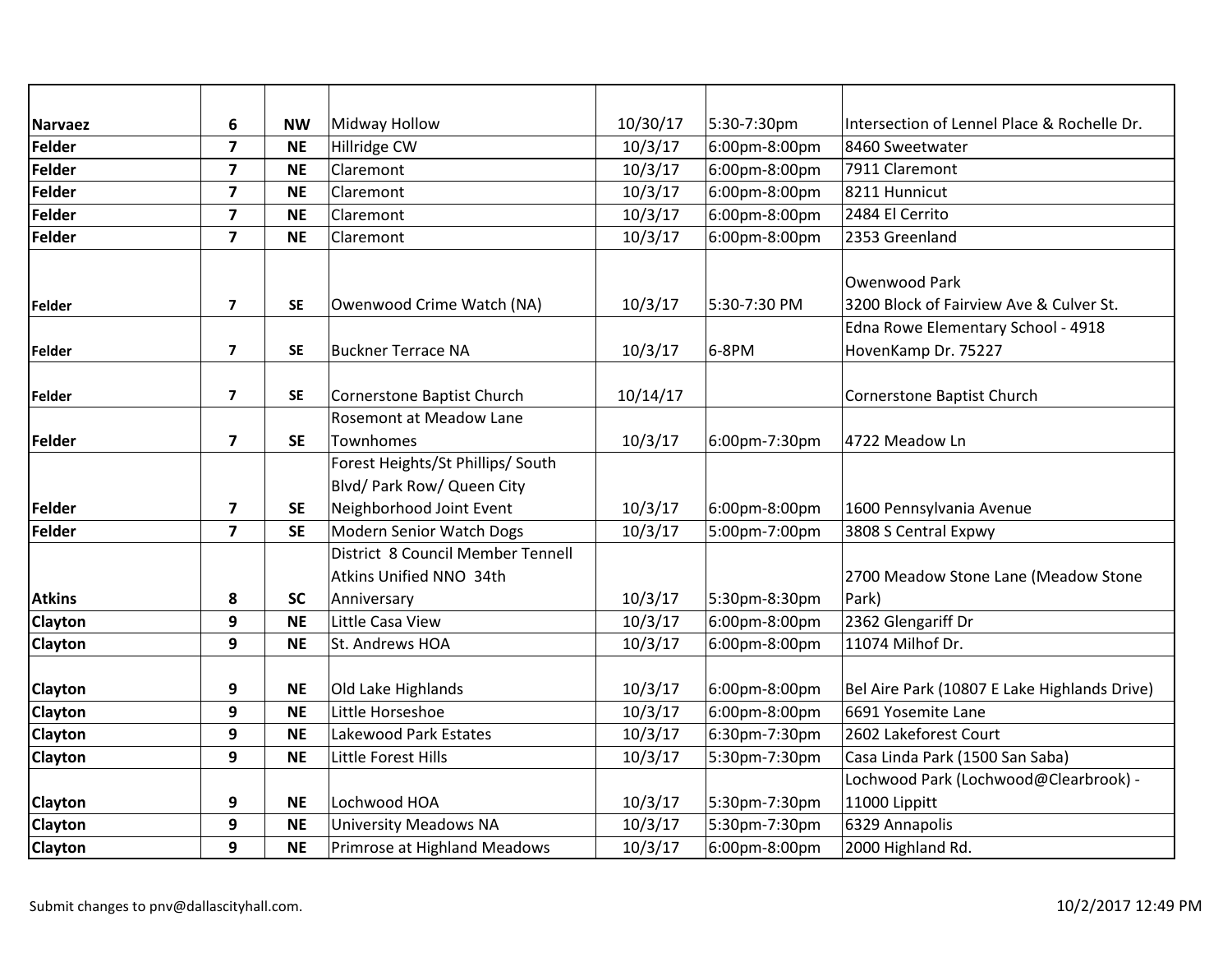|                  |       |           |                                 |         |               | Corner of Whispering Hills Drive and Lawler   |
|------------------|-------|-----------|---------------------------------|---------|---------------|-----------------------------------------------|
| McGough          | 10    | <b>NE</b> | Whispering Hills NA             | 10/3/17 | 6-8PM         | Rd.                                           |
|                  |       |           |                                 |         |               |                                               |
| McGough          | 10    | <b>NE</b> | Town Creek HOA                  | 10/3/17 | 6:30-8PM      | Skyview Elementary Cafeteria                  |
|                  |       |           |                                 |         |               |                                               |
| McGough          | 10    | <b>NE</b> | White Rock Valley               | 10/3/17 | 5:30pm-7:00pm | White Rock Elementary (9229 Chiswell Rd)      |
|                  |       |           |                                 |         |               | Arbor Park - 7701 Skillman (Stone River &     |
| McGough          | 10    | <b>NE</b> | <b>Highlands West</b>           | 10/3/17 | 6:00pm-8:00pm | Lemmonwood)                                   |
| McGough          | 10    | <b>NE</b> | <b>Glen Oaks Townhomes</b>      | 10/3/17 | 6:00pm-8:30pm | 9910 Royal In                                 |
|                  |       |           |                                 |         |               |                                               |
| McGough          | 10    | <b>NE</b> | Copperfield                     | 10/3/17 | 6:00pm-8:00pm | 8500 Coppertowne Lane (Cabana Parking Lot)    |
| McGough          | 10    | <b>NE</b> | <b>Townview HOA</b>             | 10/3/17 | 6:30pm-7:30pm | 9229 Meadowknoll Dr                           |
|                  |       |           |                                 |         |               | Whispering Hills Drive & Lawler Road          |
| McGough          | 10    | <b>NE</b> | <b>Whispering Hills</b>         | 10/3/17 | 6:00pm-8:00pm | Intersection                                  |
| McGough          | 10    | <b>NE</b> | <b>Chimney Hill</b>             | 10/3/17 | 6:00pm-8:00pm | 9223 Emberglow Lane                           |
|                  |       |           | Prestonwood Estates East Crime  |         |               |                                               |
|                  |       |           | Watch & Prestonwood on the Park |         |               | Spring Creek Elementary School, 7667          |
| Kleinman         | 11    | <b>NC</b> | NA 15th Annual NNO              | 10/3/17 | 6:45-8:45PM   | Roundrock Road, Dallas                        |
| Kleinman/Greyson | 11/12 | <b>NC</b> | <b>Tivoli Apartments</b>        | 10/3/17 | 6:00pm-800pm  | 18950 Linda                                   |
| Kleinman/Greyson | 11/12 | <b>NC</b> | Morningside 2                   | 10/3/17 | 6:00pm-800pm  | 2600 Appledale                                |
| Kleinman/Greyson | 11/12 | <b>NC</b> | Roehampton HOA                  | 10/3/17 | 6:30pm-9:00pm | 18300 Roehampton                              |
| Kleinman/Greyson | 11/12 | <b>NC</b> | Campbell Green                  | 10/3/17 | 6:30pm-8:00pm | 6801 Southpoint                               |
| Kleinman/Greyson | 11/12 | <b>NC</b> | Prestonwood East                | 10/3/17 | 6:00pm-8:00pm | 7342 Alto Caro                                |
|                  |       |           |                                 |         |               |                                               |
| Kleinman/Greyson | 11/12 | <b>NC</b> | Prestonwood Estates East POPNA  | 10/3/17 | 6:45pm-8:30pm | 7667 Roundrock (Spring creek Ele)             |
| Kleinman/Greyson | 11/12 | <b>NC</b> | <b>Estates West</b>             | 10/3/17 | 6:30pm-8:00pm | 7630 Arapaho                                  |
| Kleinman/Greyson | 11/12 | <b>NC</b> | <b>Willow Falls</b>             | 10/3/17 | 6:30pm-8:00pm | 13603 Brookgreen                              |
| Kleinman/Greyson | 11/12 | <b>NC</b> | <b>Park Central North</b>       | 10/3/17 | 6:00pm-8:00pm | North Pool 11300 Park Central Pl              |
| Kleinman/Greyson | 11/12 | <b>NC</b> | Pagewood   & II                 | 10/3/17 | 6:30pm-8:30pm | 7515 Highmont                                 |
|                  |       |           |                                 |         |               |                                               |
|                  |       |           |                                 |         |               | Preston Hollow Park 9000 Thackery St. Dallas, |
| Gates            | 13    | <b>NC</b> | <b>Preston Hollow East</b>      | 10/3/17 | 5PM-7PM       | TX 75225                                      |